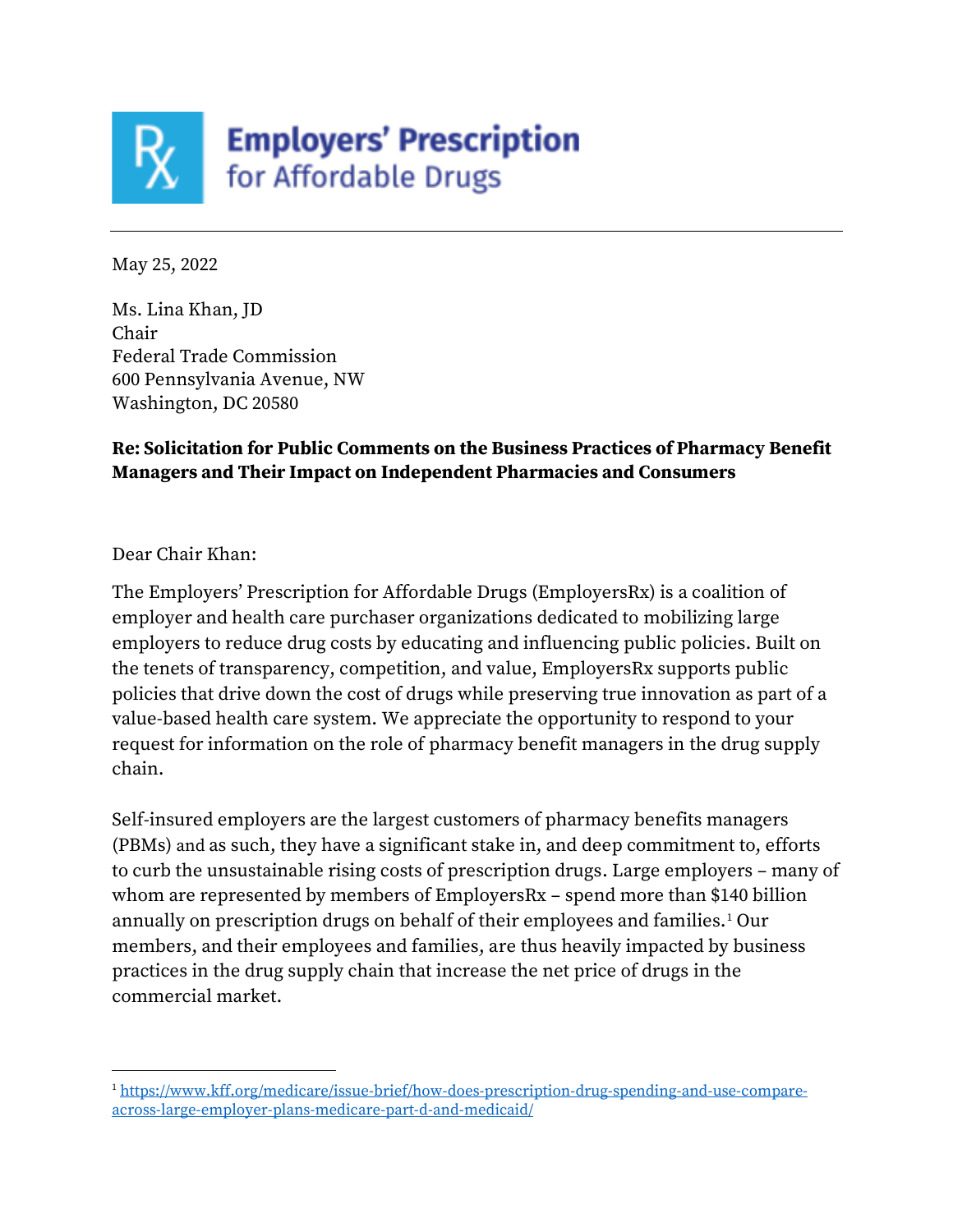# **The Lack of Oversight in the Current System**

While commercial health plans are subject to direct federal regulation under (ERISA), the Affordable Care Act, and other applicable laws, PBMs are not always subject to the same regulatory scheme. Therefore, substantial gaps of oversight and regulation at the federal level remain.

For years, employers and health plan sponsors have tried and often failed to obtain better transparency from their PBMs. Today, many PBM contracts with employer purchasers prohibit the disclosure of data regarding gross and net prices, rebates, and other financial information.<sup>2</sup> PBM contracts also contain unnecessarily complex definitions of commonly used terms, including "generic" and "specialty" drugs, that are often different from how those terms are used in regulation.<sup>3</sup>

**Given the significant market consolidation in the PBM industry, where three companies control roughly 80 percent of the market, we believe enhanced federal oversight is necessary to hold PBMs accountable to purchasers and patients.**

# **The Current System is Complex and a Highly Consolidated Web**

PBMs represent just one part of a highly complicated and consolidated drug supply chain. EmployersRx has identified two separate, but interrelated concerns:

**Horizontal Consolidation** – As noted above, just three companies – manage roughly 80 percent of all drugs sold in the United States.<sup>4</sup> The Herfindahl-Hirschman Index (HHI) figure for the PBM sector is in excess of 2100, indicating a "Moderately Concentrated Market."<sup>5</sup> The lack of competition among PBMs reduces the ability of employers and purchasers to demand better prices and enhanced transparency. While organizations have sought to disrupt the market by creating transparent PBMs, the dominant purchasing power of the "big three" makes market entry difficult for new startup PBMs.<sup>6</sup>

**Vertical integration** –The largest PBMs are single business units in very large vertically integrated health insurance companies. In addition to owning large PBMs, each of

<sup>&</sup>lt;sup>2</sup> [https://www.pharmacytimes.com/view/pbms-lack-of-transparency-spur-new-models-for-specialty](https://www.pharmacytimes.com/view/pbms-lack-of-transparency-spur-new-models-for-specialty-pharmacy-benefit-management)[pharmacy-benefit-management](https://www.pharmacytimes.com/view/pbms-lack-of-transparency-spur-new-models-for-specialty-pharmacy-benefit-management)

<sup>3</sup> <https://us.milliman.com/en/insight/pbm-contracts-understand-then-optimize>

<sup>4</sup> <https://www.hirc.com/PBM-market-landscape-and-imperatives>

<sup>5</sup> <https://insidesources.com/new-competition-for-pharmaceutical-benefit-managers/>

<sup>6</sup> <https://www.cfo.com/human-capital/2021/10/employer-group-launches-its-own-pbm/>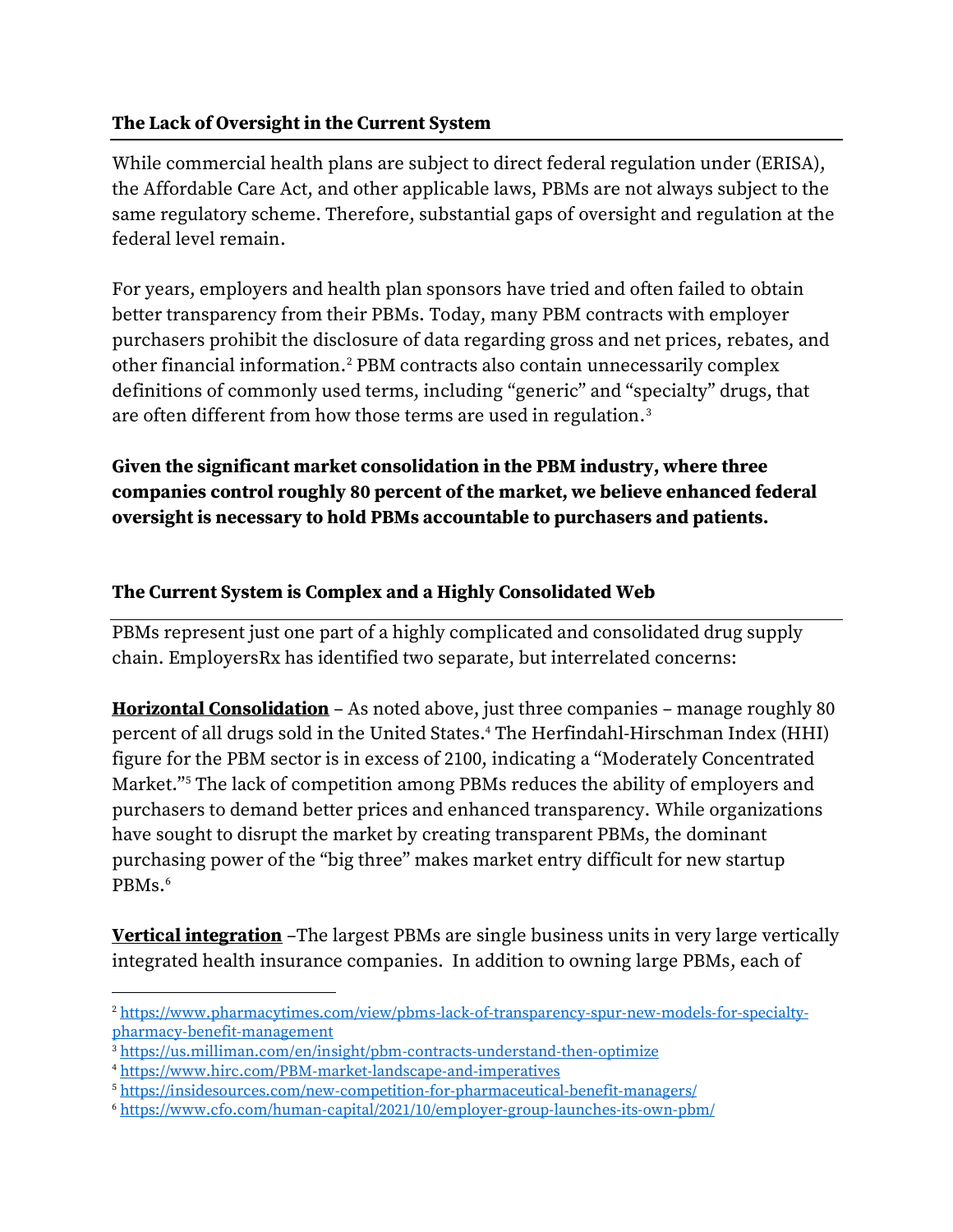those organizations also own their own mail-order and specialty pharmacies, grouppurchasing organizations, and health insurance brokerages. This high degree of vertical integration provides enormous opportunity for anti-competitive practices. 7

The level of complexity in the financial interactions between different business units in these consolidated businesses is nearly impossible for outside stakeholders, including purchasers, to follow.<sup>8</sup> The opacity that comes with operating in these large systems undermines the transparency employers and purchasers are demanding as customers of PBMs, Indeed, the industry has sued to stop federal regulations that would help purchasers to better understand their costs and savings associated with their prescription drug formularies. 9

# **Recommendations to Further Promote Transparency**

**The Commission should study the effect of horizontal market consolidation** in driving up net prices for drugs for employers and purchasers, and in reducing competition from new PBMs and submit its findings along with recommendations to Congress. Further, the FTC should **investigate the role of vertical integration in allowing for anti-competitive practices by PBMs and affiliated entities within the same corporate entities** to increase net prices and shield financial transactions from transparency and oversight.

**PBMs and their affiliated entities in the drug supply chain should be transparent so that employers may understand the current prescription drug prices in their formularies.** It is important that employers and purchasers be able to see the price of drug units sold from the very beginning of the process (sale from manufacturer to PBM) all the way through to the final sale to the covered individual so plans can act in the best interest of their beneficiaries.

<sup>7</sup> [https://www.healio.com/news/rheumatology/20220214/vertical-integration-secures-pbms-as-arsonists](https://www.healio.com/news/rheumatology/20220214/vertical-integration-secures-pbms-as-arsonists-and-firefighters-of-drug-prices)[and-firefighters-of-drug-prices](https://www.healio.com/news/rheumatology/20220214/vertical-integration-secures-pbms-as-arsonists-and-firefighters-of-drug-prices)

<sup>8</sup> [https://www.healio.com/news/rheumatology/20220214/vertical-integration-secures-pbms-as-arsonists](https://www.healio.com/news/rheumatology/20220214/vertical-integration-secures-pbms-as-arsonists-and-firefighters-of-drug-prices)[and-firefighters-of-drug-prices](https://www.healio.com/news/rheumatology/20220214/vertical-integration-secures-pbms-as-arsonists-and-firefighters-of-drug-prices)

<sup>9</sup> <https://www.verywellhealth.com/drug-pricing-rule-lawsuit-5206086>